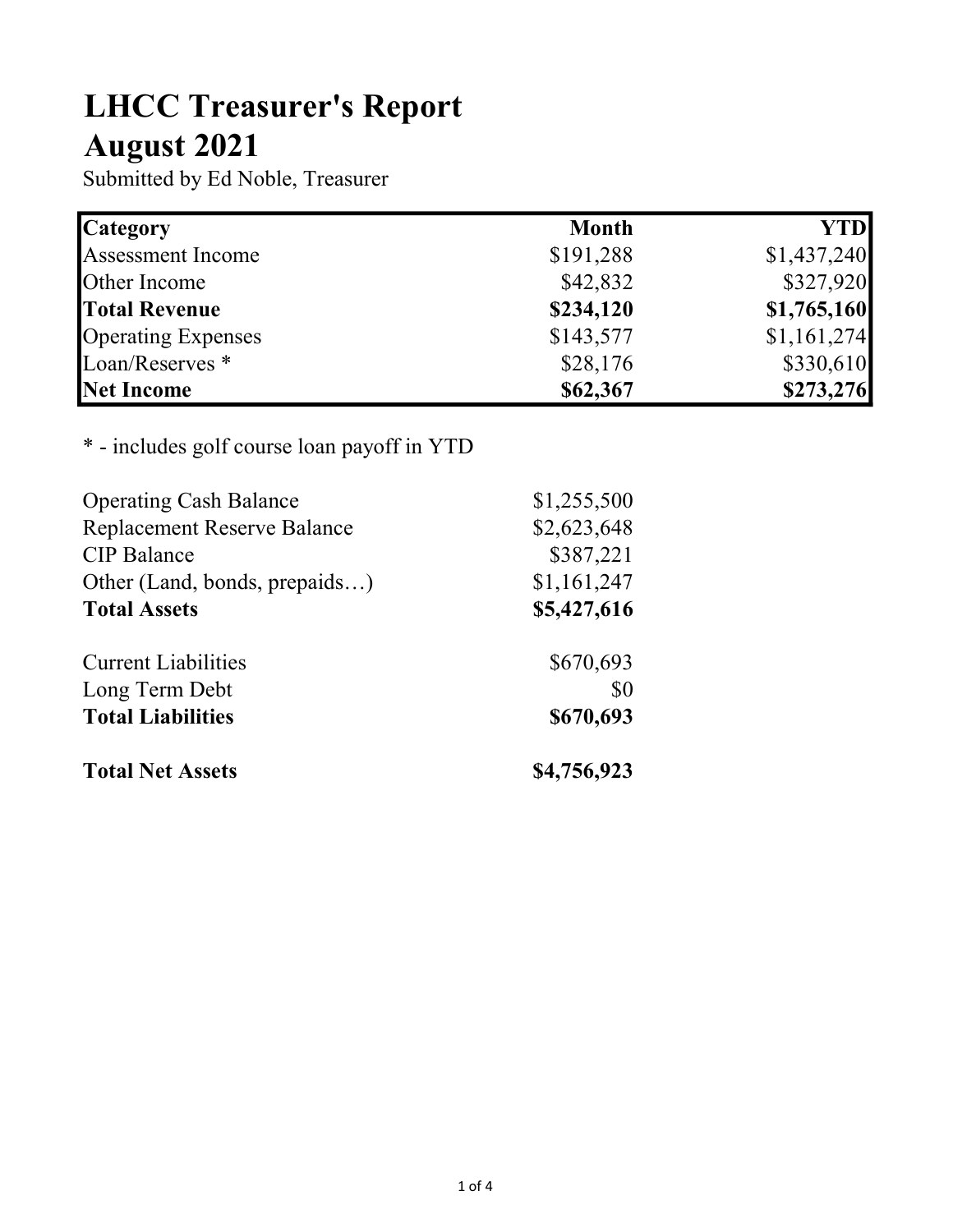| <b>CASH BASIS REVENUE</b>                        |                       |                        |                    |  |
|--------------------------------------------------|-----------------------|------------------------|--------------------|--|
| <b>HYBRID ACCRUAL BASIS EXPENSES</b>             | <b>August 2021</b>    |                        | Over               |  |
|                                                  | <b>Actual</b>         | <b>Budget</b>          | Variance           |  |
| <b>Income (Cash Basis)</b>                       |                       |                        |                    |  |
| 4000 · Assessment Revenue (Cash Basis)           |                       |                        |                    |  |
| Total 4000 · Assessment Revenue                  | 191,288.30            | 158,446.00             | 32,842.30          |  |
| Total 4300 · Other Income                        | 42,832.25             | 15,492.00              | 27,340.25          |  |
| <b>Total Income (Cash Basis)</b>                 | 234,120.55            | 173,938.00             | 60,182.55          |  |
| <b>Expense</b>                                   |                       |                        |                    |  |
| Total 5000 · Administrative Expenses             | 11,492.05             | 13,000.00              | 1,507.95           |  |
| Total 5100 · Personnel                           | 42,409.00             | 49,459.00              | 7,050.00           |  |
| Total 5200 · Taxes & Licenses                    |                       | 500.00                 | 500.00             |  |
| Total 5800 · Committee Expenses                  |                       | 667.00                 | 667.00             |  |
| Total 5900 · Utilities                           | 5,578.82              | 5,974.00               | 395.18             |  |
| Total 6100 · As Needed Contracts & Services      | 11,783.67<br>9,367.37 | 12,624.00<br>11,716.00 | 840.33<br>2,348.63 |  |
| Total $6200 \cdot$ Material & Supplies           |                       |                        |                    |  |
| Total 7050 · Long Term Capital Assets            | 10,733.00             | 10,733.00              |                    |  |
| <b>Total General Fund Expenses</b>               | 143,577.40            | 153,066.00             | 9,488.60           |  |
| 6930 · Total Golf Course Loan Repayment          |                       | 3,220.00               | 3,220.00           |  |
| <b>Transfers to Reserves (Use of Funds)</b>      |                       |                        |                    |  |
| <b>Replacement Reserve Contributions</b>         | 28,176.00             | 28,176.00              |                    |  |
| <b>Total Transfers to Reserve/Loan Repayment</b> | 28,176.00             | 31,396.00              | 3,220.00           |  |
| <b>General Fund - Net Income (Loss)</b>          | 62,367.15             | (10,524.00)            | 72,891.15          |  |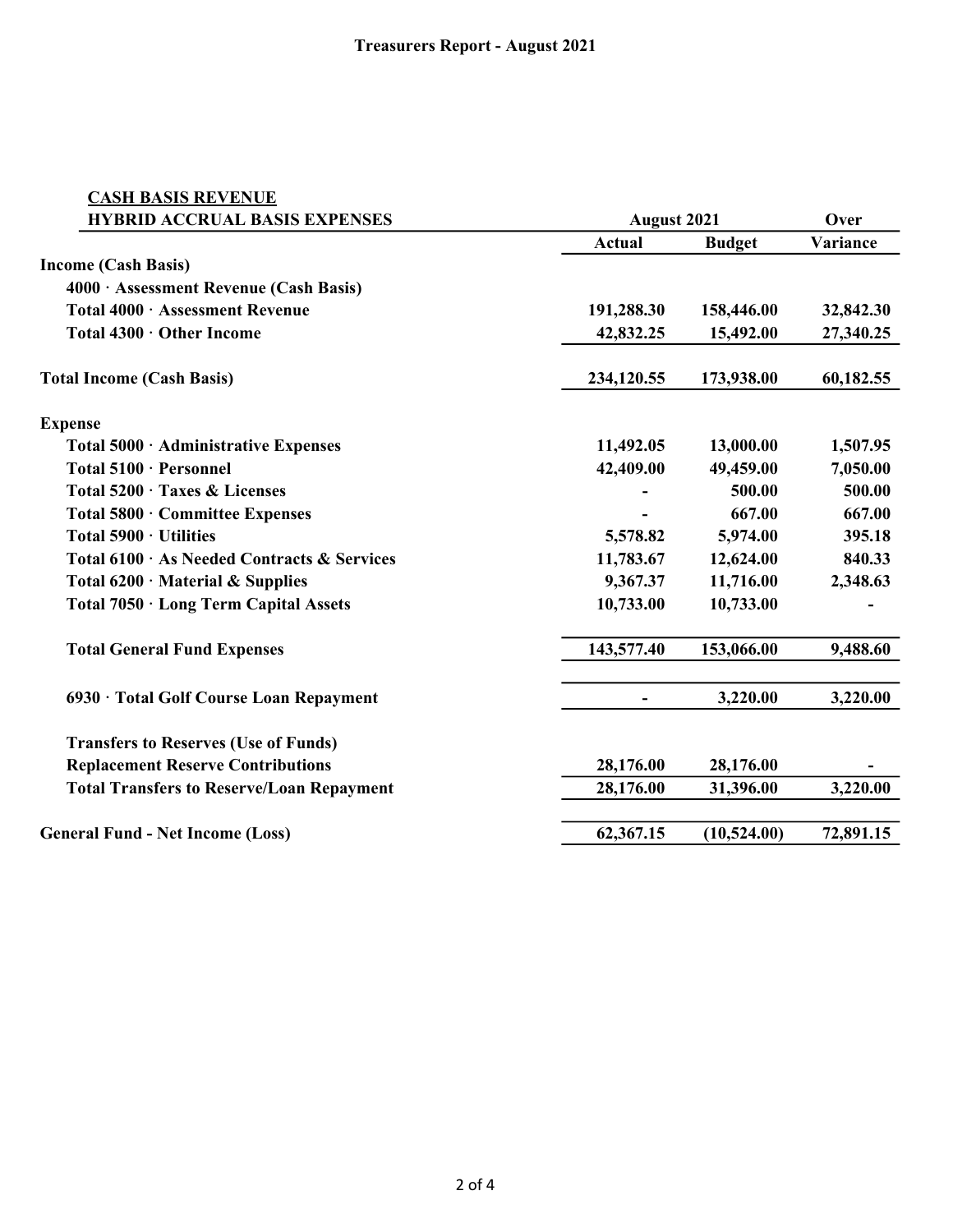| <b>CASH BASIS REVENUE</b>                        |                 |               |              |
|--------------------------------------------------|-----------------|---------------|--------------|
| <b>HYBRID ACCRUAL BASIS EXPENSES</b>             | 2021 YTD Totals |               |              |
|                                                  | <b>Actual</b>   | <b>Budget</b> | Variance     |
| <b>Income (Cash Basis)</b>                       |                 |               |              |
| 4000 · Assessment Revenue (Cash Basis)           |                 |               |              |
| Total 4000 · Assessment Revenue                  | 1,437,239.48    | 1,267,568.00  | 169,671.48   |
| Total 4300 · Other Income                        | 327,920.45      | 208,911.00    | 119,009.45   |
| <b>Total Income (Cash Basis)</b>                 | 1,765,159.93    | 1,476,479.00  | 288,680.93   |
| <b>Expense</b>                                   |                 |               |              |
| Total 5000 · Administrative Expenses             | 105,493.93      | 104,000.00    | (1,493.93)   |
| Total 5100 · Personnel                           | 367,407.22      | 402,282.00    | 34,874.78    |
| Total 5200 · Taxes & Licenses                    | 5,627.20        | 12,190.00     | 6,562.80     |
| Total 5800 · Committee Expenses                  | 4,206.69        | 5,336.00      | 1,129.31     |
| Total 5900 · Utilities                           | 49,604.45       | 49,792.00     | 187.55       |
| Total 6100 · As Needed Contracts & Services      | 95,561.03       | 113,242.00    | 17,680.97    |
| Total $6200 \cdot$ Material & Supplies           | 107,513.66      | 125,678.00    | 18,164.34    |
| Total 7050 · Long Term Capital Assets            | 85,864.00       | 85,864.00     |              |
| <b>Total General Fund Expenses</b>               | 1,161,274.25    | 1,282,881.00  | 121,606.75   |
| 6930 · Total Golf Course Loan Repayment          | 105,202.25      | 25,760.00     | (79, 442.25) |
| <b>Transfers to Reserves (Use of Funds)</b>      |                 |               |              |
| <b>Replacement Reserve Contributions</b>         | 225,408.00      | 225,408.00    |              |
| <b>Total Transfers to Reserve/Loan Repayment</b> | 330,610.25      | 251,168.00    | (79, 442.25) |
| <b>General Fund - Net Income (Loss)</b>          | 273,275.43      | (57, 570.00)  | 330,845.43   |
|                                                  |                 |               |              |